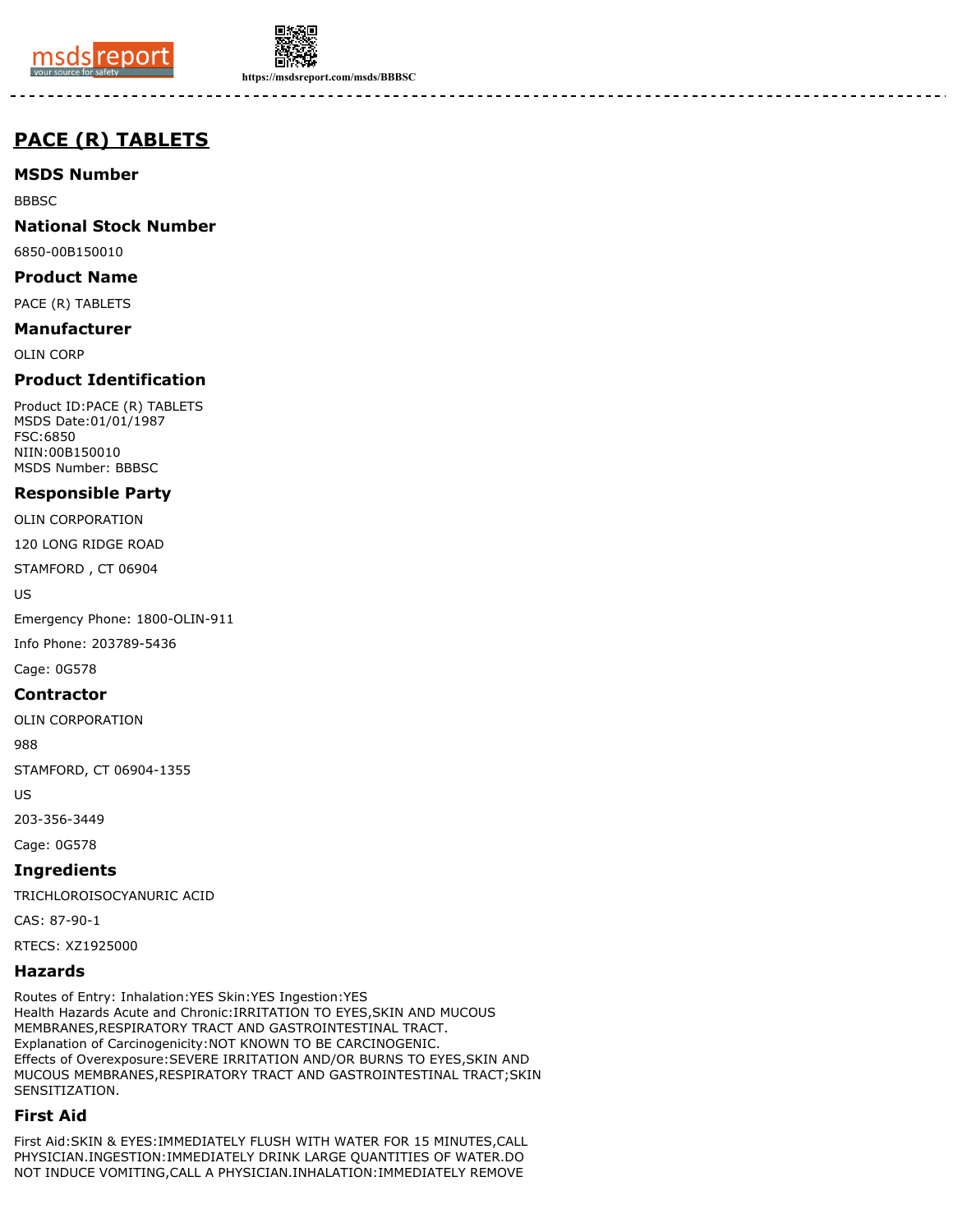



**https://msdsreport.com/msds/BBBSC**

VICTI M TO FRESH AIR,CALL A PHYSICIAN.

#### **Fire Fighting**

Extinguishing Media:DELUGE WITH WATER.USE WATER SPRAY TO COOL CONTAINERS EXPOSED TO FIRE. Fire Fighting Procedures:CONTACT WITH MOST ORGANIC OR EASILY OXIDIZED MATERIALS MAY RESULT IN FIRE.USE NIOSH/MSHA APPROVED SELF-CONTAINED BREATHING APPARATUS.

#### **Accidental Release**

Spill Release Procedures:CLEAN UP IN A MANNER TO MINIMIZE CONTAMINATION WITH ORGANIC MATERIAL.DO NOT RETURN MATERIAL TO ORIGINAL CONTAINER.PLACE IN A FRESH CONTAINER AND ISOLATE OUTSIDE OR IN A WELL-VENTILATED AREA.DO NOT SEA L CONTAINER.

#### **Handling**

Handling and Storage Precautions:AVOID CONTACT WITH EYES,ON SKIN,OR CLOTHING OR TAKE INTERNALLY.UPON CONTACT WITH SKIN OR EYES WASH OFF WITH WATER.AVOID BREATHING DUST. Other Precautions:PROTECT AGAINST PHYSICAL DAMAGE.STORE IN A COOL,DRY,WELL-VENTILATED PLACE AWAY FROM FLAMMABLE LIQUIDS,COMBUST,OR OXIDIZABLE MATERIALS.DRUMS MAY RUPTURE IF CONTENTS ARE EXPOSED TO HEAT,BECOME CONTAMINA TED OR WET.

## **Exposure Controls**

Respiratory Protection:WEAR NIOSH/MSHA APPROVED SELF-CONTAINED BREATHING APPARATUS.FOLLOW OSHA REGULATIONS FOR RESPIRATOR USE. Ventilation:LOCAL MECHANICAL EXHAUST VENTILATION RECOMMENDED TO MINIMIZE EMPLOYEE EXPOSURE. Protective Gloves:IMPERVIOUS Eye Protection:GOGGLES Other Protective Equipment:IMPERVIOUS COVERALLS AND BOOTS. Supplemental Safety and Health

## **Chemical Properties**

Melt/Freeze Pt:M.P/F.P Text:225-240C Vapor Pres:NIL Spec Gravity:2.1 pH:1% 2.7 Evaporation Rate & Reference:NIL Solubility in Water:1.2% @ 25 C Appearance and Odor:WHITE TABLETS OR STICKS WITH ODOR OF CHLORINE. Percent Volatiles by Volume:NIL

#### **Stability**

Stability Indicator/Materials to Avoid:YES ORGANIC MATERIALS,EASILY CHLORINATED OR OXIDIZED MATERIALS,AMMONIA,AMMONIUM SALTS,UREA,ACIDS,BASES. Stability Condition to Avoid:CONTAMINATION WITH SMALL AMOUNTS OF WATER,EXCESSIVE HEAT. Hazardous Decomposition Products:NC13 A HIGHLY EXPLOSIVE COMPOUND,CHLORINE,CYANOGEN CHLORIDE.

#### **Disposal**

Waste Disposal Methods:DISPOSE OF CONTAMINATED PRODUCT,EMPTY CONTAINERS AND MATERIALS USED IN CLEANING UP SPILLS OR LEAKS IN A MANNER APPROVED FOR THIS MATERIAL.CONSULT APPROPRIATE FEDERAL,STATE AND LOCAL REGULATORY AGENCIE S FOR PROPER DISPOSAL PROCEDURES.

Disclaimer (provided with this information by the compiling agencies): This information is formulated for use by elements of the Department of Defense. The United States of America in no manner whatsoever, expressly or implied, warrants this information to be accurate and disclaims all liability for its use. Any person utilizing this document should seek competent professional advice to verify and assume responsibility for the suitability of this information to their particular situation.